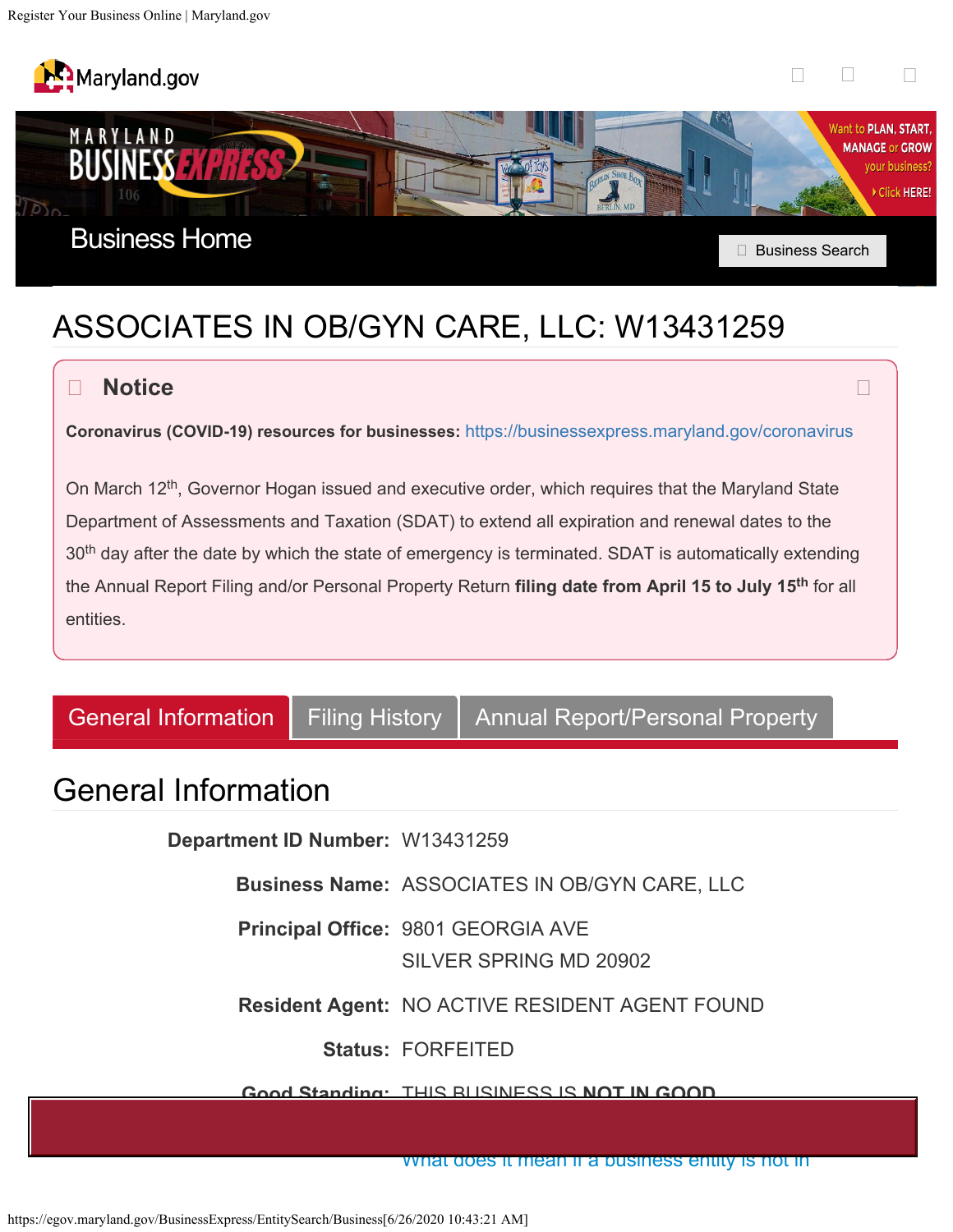#### [good standing or forfeited?](http://dat.maryland.gov/businesses/Documents/entitystatus.pdf)

<span id="page-1-0"></span>**Business Type:** DOMESTIC LLC

**Business Code:** 20 ENTITIES OTHER THAN CORPORATIONS

**Date of Formation/ Registration:** 02/22/2010

**State of Formation:** MD

**Stock Status:** N/A

**Close Status:** N/A

Business Chatbot (BETA)



https://egov.maryland.gov/BusinessExpress/EntitySearch/Business[6/26/2020 10:43:21 AM]